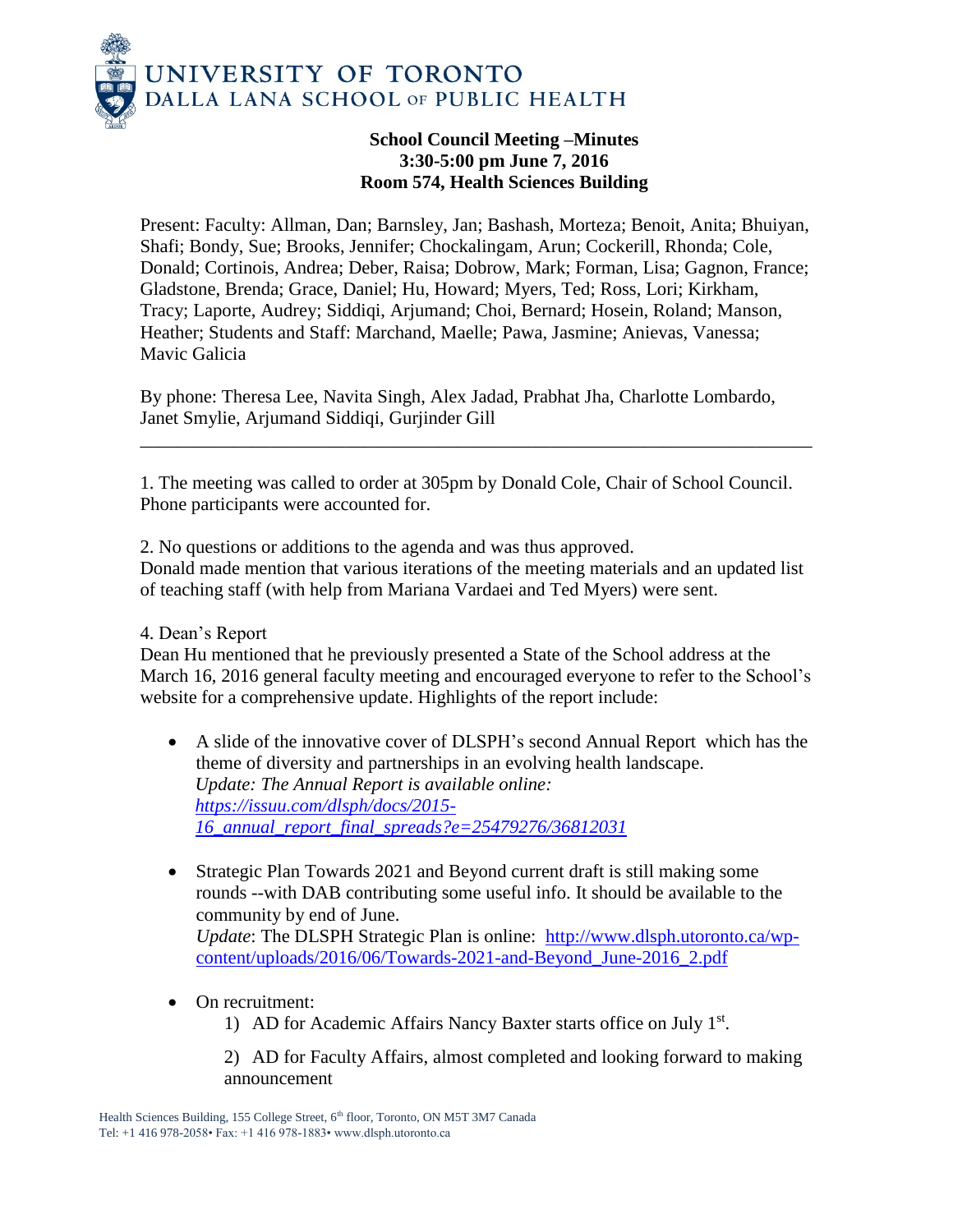

*Update: [Professor Michael Escobar](http://www.dlsph.utoronto.ca/faculty-profile/escobar-michael/) is the Faculty's Acting Associate Dean of Faculty Affairs from July 1 to September 1, 2016. In September, he will be officially appointed to the role for a three-year term.*

3) First permanent Director for WBIIH, almost completed.

Dean Hu stated that both the AD Academic Affairs and the first WBIIH Director will be able to build on the work done by Ted Myers retiring as inaugural AD for Faculty Affairs, and Earl Nowgesic, interim director of WBIIH, respectively.

- UTQAP Review taking place in November 2016. The Self-Study report is due in the Summer and the external visit will take place on November 7-9.
- The Undergraduate Initiative is continuing to advance. The most important development is that the Provost has decided to endorse the UCDF mechanism to budgetarily resource our UG program for the next several years until DLSPH can develop a formal inter-divisional teaching agreement with Faculty of Arts and Sciences.
- Other courses that are deemed high in value to attract students to increase revenue are: MSc program in Clinical Public Health for international medical grads (Shafi Bhuiyan with colleagues in CPH division) and MdMPH program in collaboration with FoM.

Questions and comments followed to which Dean Hu responded.

On the difference of content for MdMPH and MSc: MdMPH – intended to fully utilize the clinical expertise in clinical setting as well as PH training that will allow learners to be PH practitioners.

MSc- will cater to the thousands of physicians who graduated from foreign medical schools and are not able to obtain a residency spot in Canada. This is intended to be much more professionally oriented toward job opportunities that are becoming available to graduates.

Shafi Bhuiyan, lead on the MSc program, added that this is an alternative pathway for internationally trained medical doctors to get certified to apply for jobs.

Other questions on curriculum overlap and resources were also raised which will be discussed further in proper venues.

5. Creative Professional Activity Table

Background provided by both Ted Myers and Howard Hu: The CPA Table is part of a lengthy document that came out of a committee within the Council of Health Sciences (CHS). The document was sent to the Provost's office but was stalled for some issues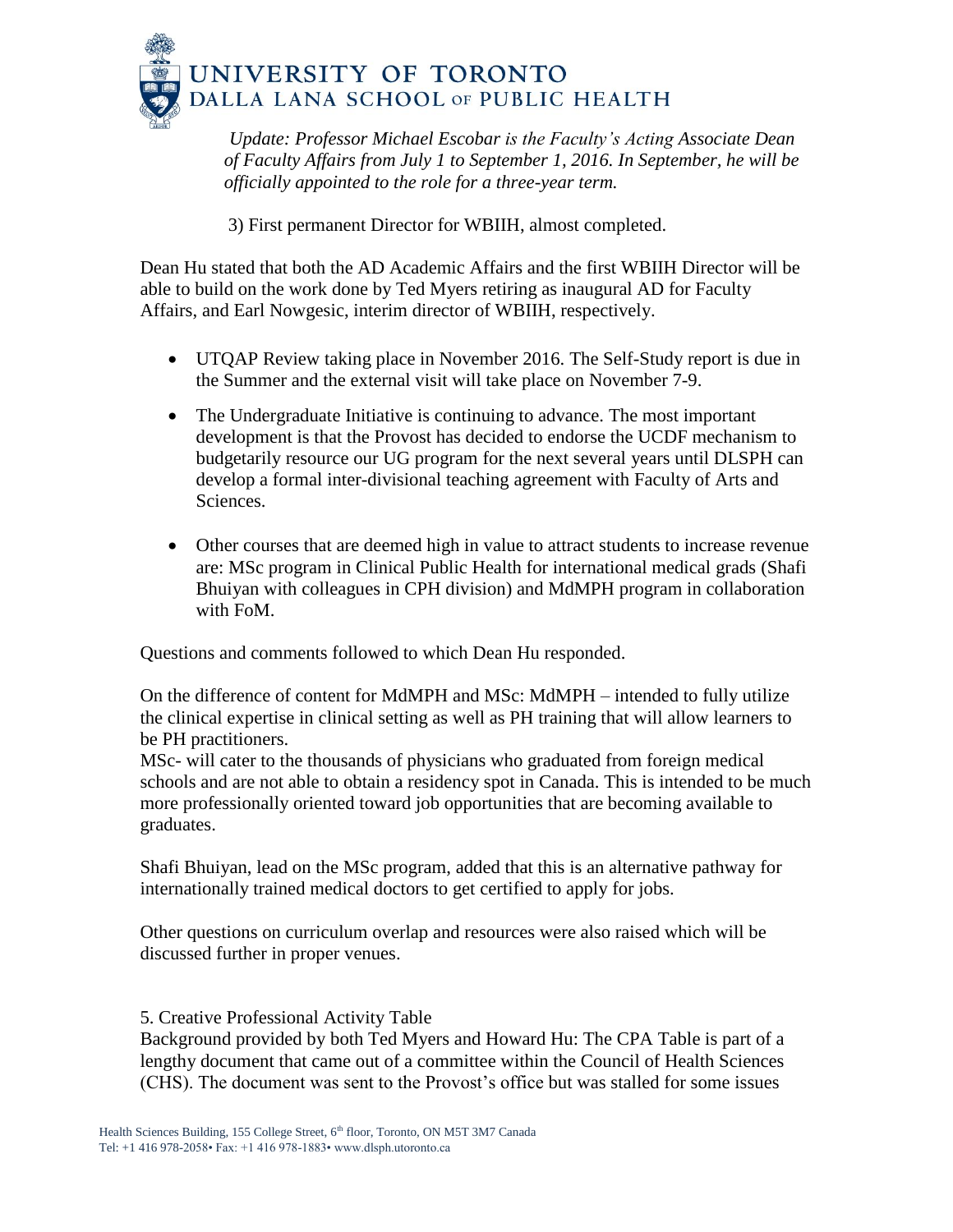

with the appendices. There was opinion that the document was an attempt to harmonize CPA guidelines throughout the University and how that might be consonant with various other interests, such as UTFA.

Approval of minutes of meeting that included this item did not happen until a CHS in the morning of June 7. From that meeting, there is clearance for faculties to interpret and use the document for their own purposes. In the case of DLSPH, School Council endorsement is being sought.

A discussion on the language, what information is asked, documentation, how it compares to the Activity Report as it is currently used followed. Howard offered that the document be considered as a starting point for a process to seek input and improve the document and use it in the School to evaluate and advance folks in the CPA. On Ted Myers's question on what to do with the larger document of which the table is a part, Howard said to include it as a reference to how the table was developed.

**Action Item:** From the rich discussion, Donald suggested that a group be created to discuss this in conjunction with the AD for Faculty Affairs to understand its implementation.

Anyone interested to participate in the group discussion, please let the SC Secretary (Mavic Galicia) know by email [dean.dlsph@utoronto.ca](mailto:dean.dlsph@utoronto.ca) The incoming AD Faculty Affairs will lead on this item. Everyone is in agreement.

6. No questions were raised about the Minutes of Meeting of March 30 2016. Motion to approve by Rhonda Cockerill, seconded by Arun Chockalingam. Minutes were approved.

Business arising out of the March 30 meeting.

a. **Task Force on creating guidelines on signing lobbying statements, taking a stand.** Donald Cole recalled to the Council about the discussion that took place in the March meeting of the SC whether to endorse a statement supporting safe injection sites in prisons presented by Carol Strike. He continued to report on the discussion by the group that included Don Willison that met on this item.

Key points:

The group did not approve of the Dean making decisions on supporting or signing or taking stands that would speak about the entire DLSPH without consultation with the SC and the community. The group agreed with the Dean that it was not appropriate for the Dean to speak on behalf of the School. With respect to academic freedom, Dean Hu can speak for himself as anyone else could.